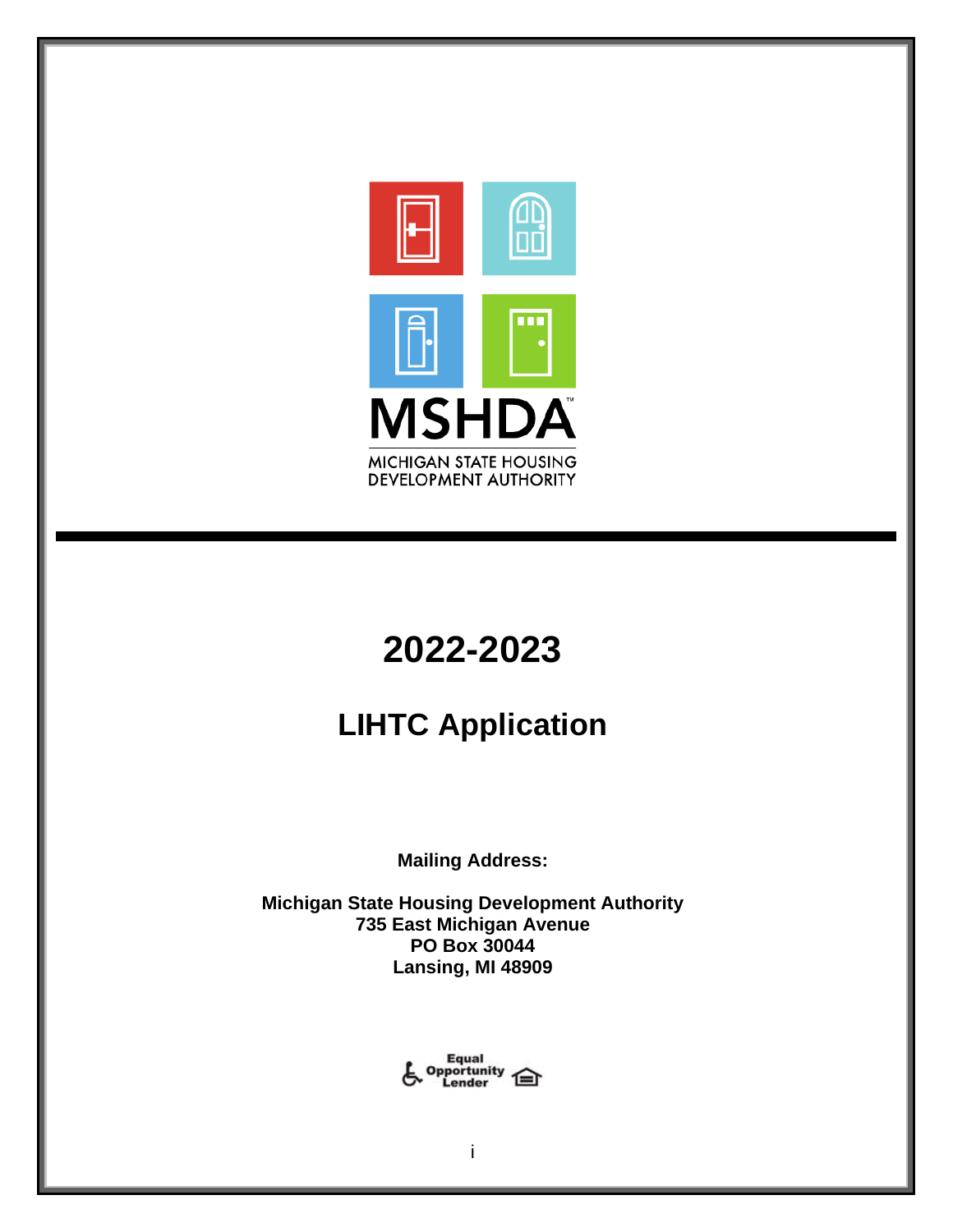## **Table of Contents Location** Application Instructions ...........................................................................................................Page iii Primary Application for Rental Housing Programs Low Income Housing Tax Credit Program......................................................................Addendum I Using HOME Funds for Subsidy ....................................................................................Addendum II Supportive Housing Set-Aside ......................................................................................Addendum III Multi-Family Housing Direct Lending ........................................................................... Addendum IV Model Tax Abatement Ordinances ...........................................................................................Tab A Qualified Allocation Plan ..........................................................................................................Tab B MSHDA Guidelines for Market Studies.....................................................................................Tab C Level I Environmental Review Requirements ...........................................................................Tab D Income Limits & Rent Restrictions ............................................................................................Tab E Preliminary Equal Opportunity Plan ..........................................................................................Tab F Sample Memorandum of Understanding (MOU) for Permanent Supportive Housing............ Tab G Eligible Distressed Areas ..........................................................................................................Tab H Affordable Assisted Living Developments ................................................................................. Tab I Qualified Census Tracts and Difficult Development Areas ...................................................... Tab J Requirements & Procedures for Compliance Monitoring .........................................................Tab K General Partner/Member Experience Form.............................................................................. Tab L Green Policy ............................................................................................................................. Tab M Neighborhood Investment Activity Areas Form ........................................................................Tab N Underwriting Standards............................................................................................................ Tab O Affirmative Fair Housing Marketing Plan ..................................................................................Tab P Section 8 Fair Market/HOME Program Rents ......................................................................... Tab Q Uniform Relocation Act General Information Notices...............................................................Tab R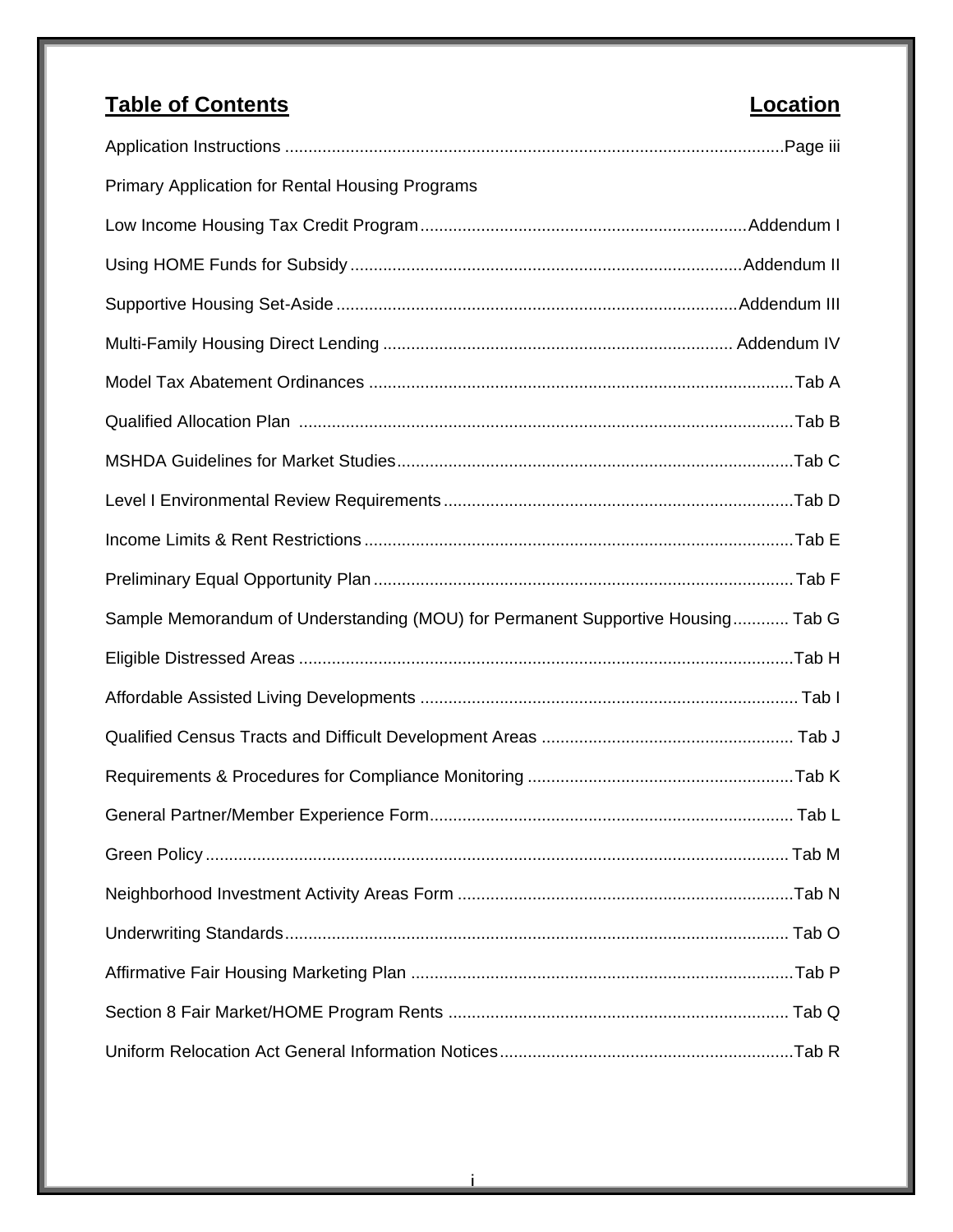|                                                                                 | Location |
|---------------------------------------------------------------------------------|----------|
| Sample Request Letter for Project Based Voucher (PBV) Assistance Tab S          |          |
|                                                                                 |          |
|                                                                                 |          |
|                                                                                 |          |
|                                                                                 |          |
|                                                                                 |          |
|                                                                                 |          |
|                                                                                 |          |
|                                                                                 |          |
| Owner-Architect Agreement for Design and Administration Services Tab BB         |          |
|                                                                                 |          |
|                                                                                 |          |
|                                                                                 |          |
|                                                                                 |          |
|                                                                                 |          |
|                                                                                 |          |
|                                                                                 |          |
|                                                                                 |          |
| Requirements for Errors & Omissions Insurance for Architects & Engineers Tab KK |          |
|                                                                                 |          |
|                                                                                 |          |
|                                                                                 |          |
|                                                                                 |          |
|                                                                                 |          |
|                                                                                 |          |